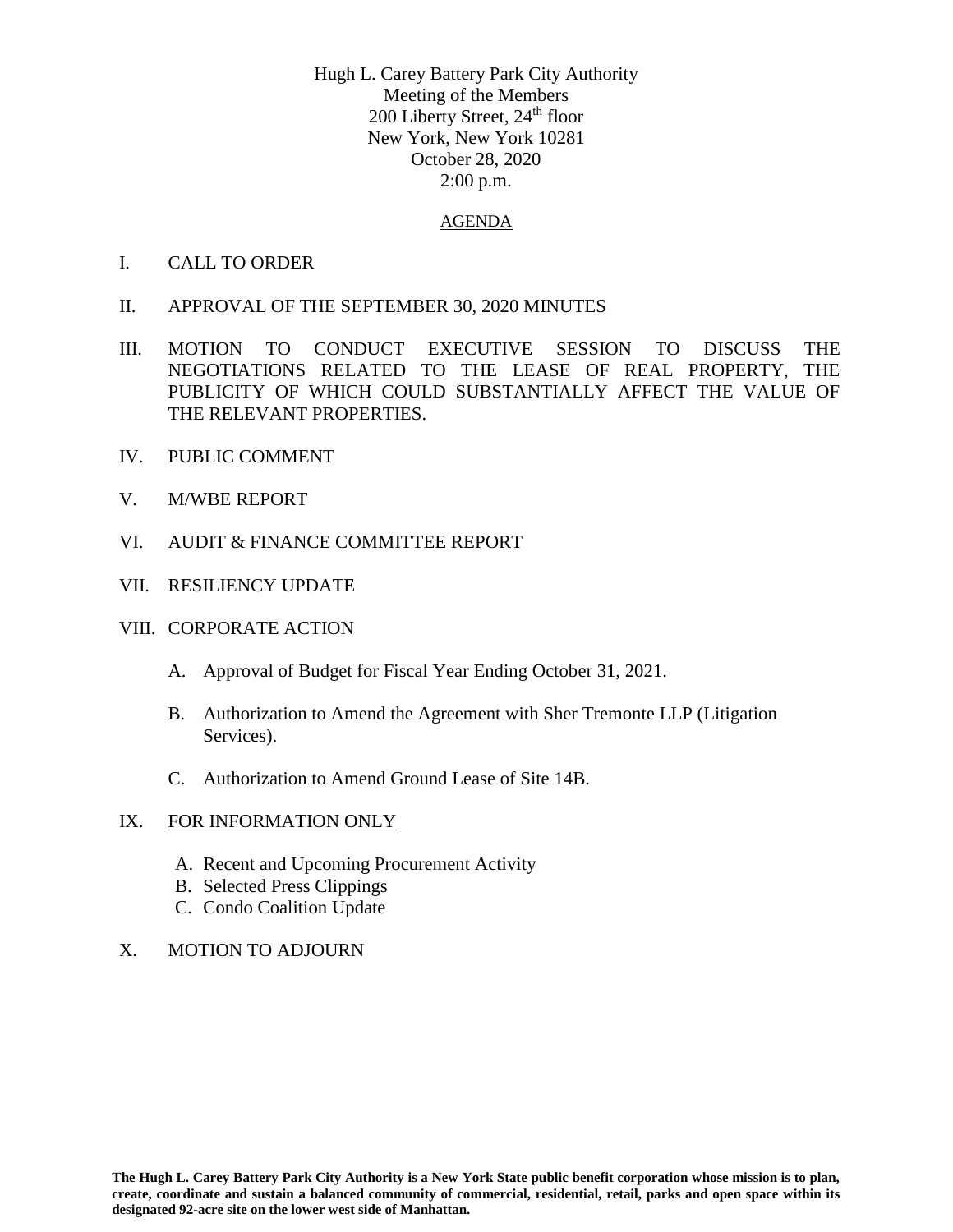## **APPROVAL OF AUTHORITY BUDGETS FOR FISCAL YEAR ENDING OCTOBER 31, 2021 AND AMENDMENT OF FISCAL YEAR 2020 BUDGET**

BE IT RESOLVED, that each of the capital and operating budgets of the Authority for the fiscal year ending October 31, 2021, substantially in the form presented to this meeting be, and hereby is, approved and ordered filed with the records of the Authority; and be it further

RESOLVED, that the budget of the Authority for the fiscal year ending October 31, 2020, approved at the October 29, 2019 meeting, as amended, be, and hereby is, approved to be amended by an increase not to exceed of \$10,000,000 to allow the funding of the Operating Reserve; and be it further

RESOLVED, that the President and Chief Executive Officer of the Authority or his designee(s) be, and each of them hereby is, directed to file said budget and related information with all parties as required pursuant to all outstanding bond resolutions, agreements and requirements of law.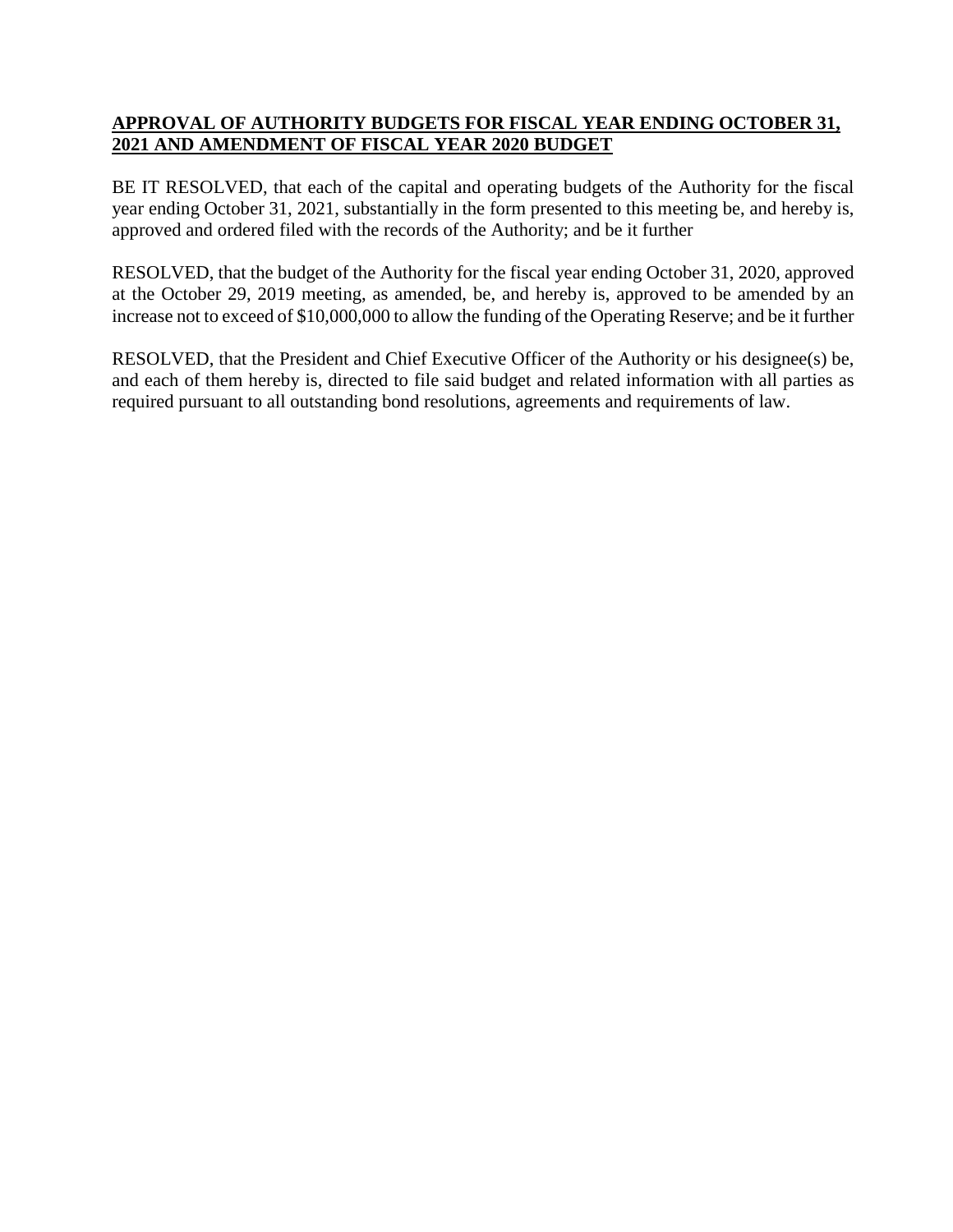## **AUTHORIZATION TO AMEND THE RETAINER AGREEMENT WITH SHER TREMONTE, LLP FOR LITIGATION SERVICES.**

BE IT RESOLVED, that in accordance with the materials submitted at this meeting, the President and Chief Operating Officer (the "President") of the Battery Park City Authority or her/his designee(s) be, and each of them hereby is, authorized and empowered to execute an amendment (the "Amendment") to the retainer agreement with Sher Tremonte, LLP for litigation services, extending the termination date to November 20, 2020, retroactively effective as of December 20, 2019; and be it further

RESOLVED, that the President of the Authority or her/his designee(s) be, and each of them hereby is, authorized and empowered to execute and deliver the Amendment on behalf of the Authority, subject to such changes as the officer or officers executing the Amendment shall, with the advice of counsel, approve as necessary and appropriate in the best interest of the Authority, such approval to be conclusively evidenced by the execution and delivery of the Amendment; and be it further

RESOLVED, that the President of the Authority or her/his designee(s) be, and each of them hereby is, authorized and empowered to execute all such other and further documents, and to take all such other and further actions as may be necessary, desirable or appropriate, in connection with the transactions contemplated in the foregoing resolutions, and any such execution of documents and any other further actions heretofore taken are hereby ratified and any actions hereafter taken are confirmed and approved.